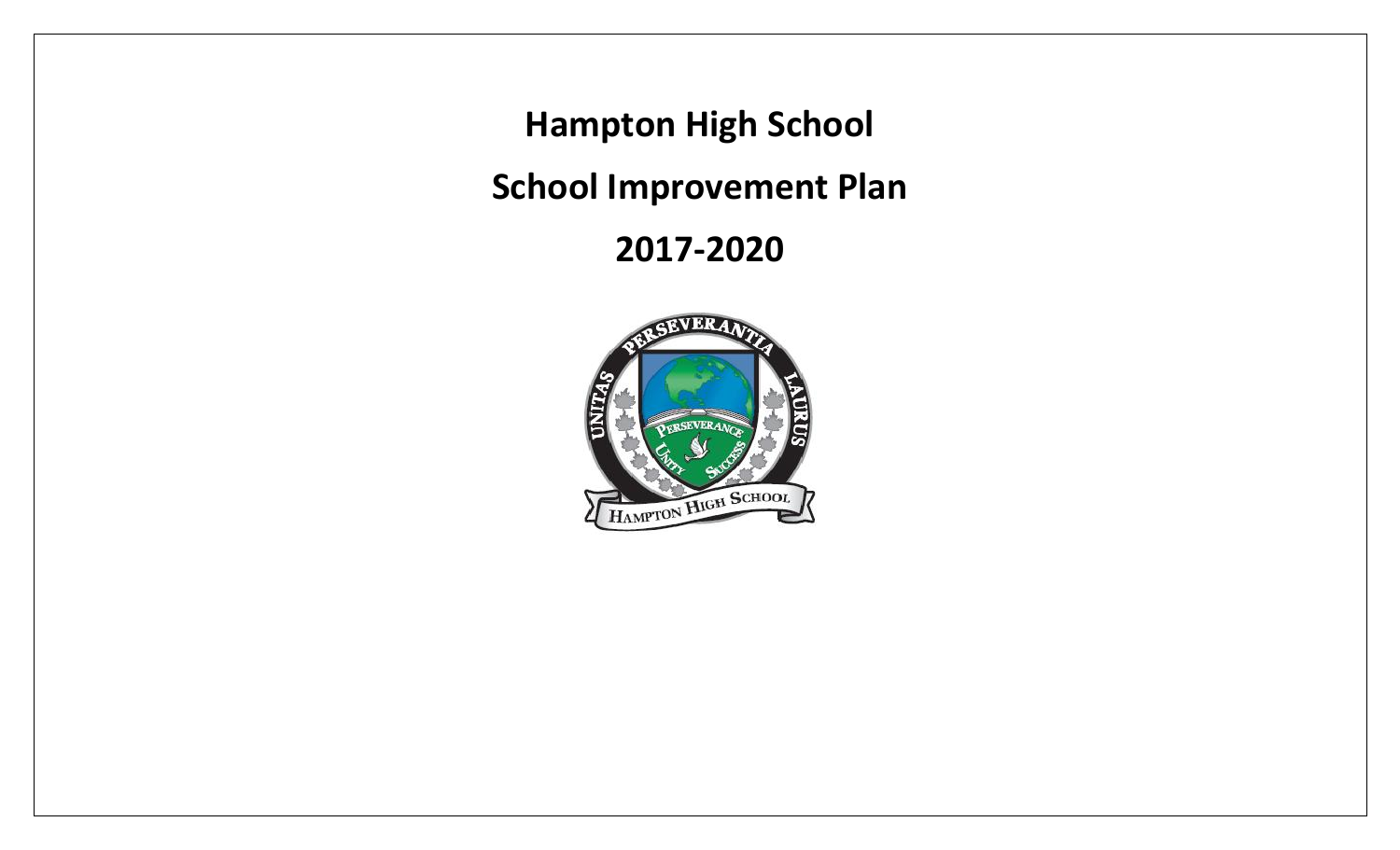

#### Vision Statement

To develop students' character and integrity by providing encouragement and opportunities for student success.

#### Mission Statement

To prepare students to be productive citizens of integrity through the development of their potential in academics, athletics and the arts.

### Values

Our school community will support and recognize academic success Excellence will be modeled through responsible citizenship within our school community Teachers will encourage life-long learning Students will take responsibility for their learning

### Code of Conduct

The Husky Way Be Responsible Be Respectful Be Committed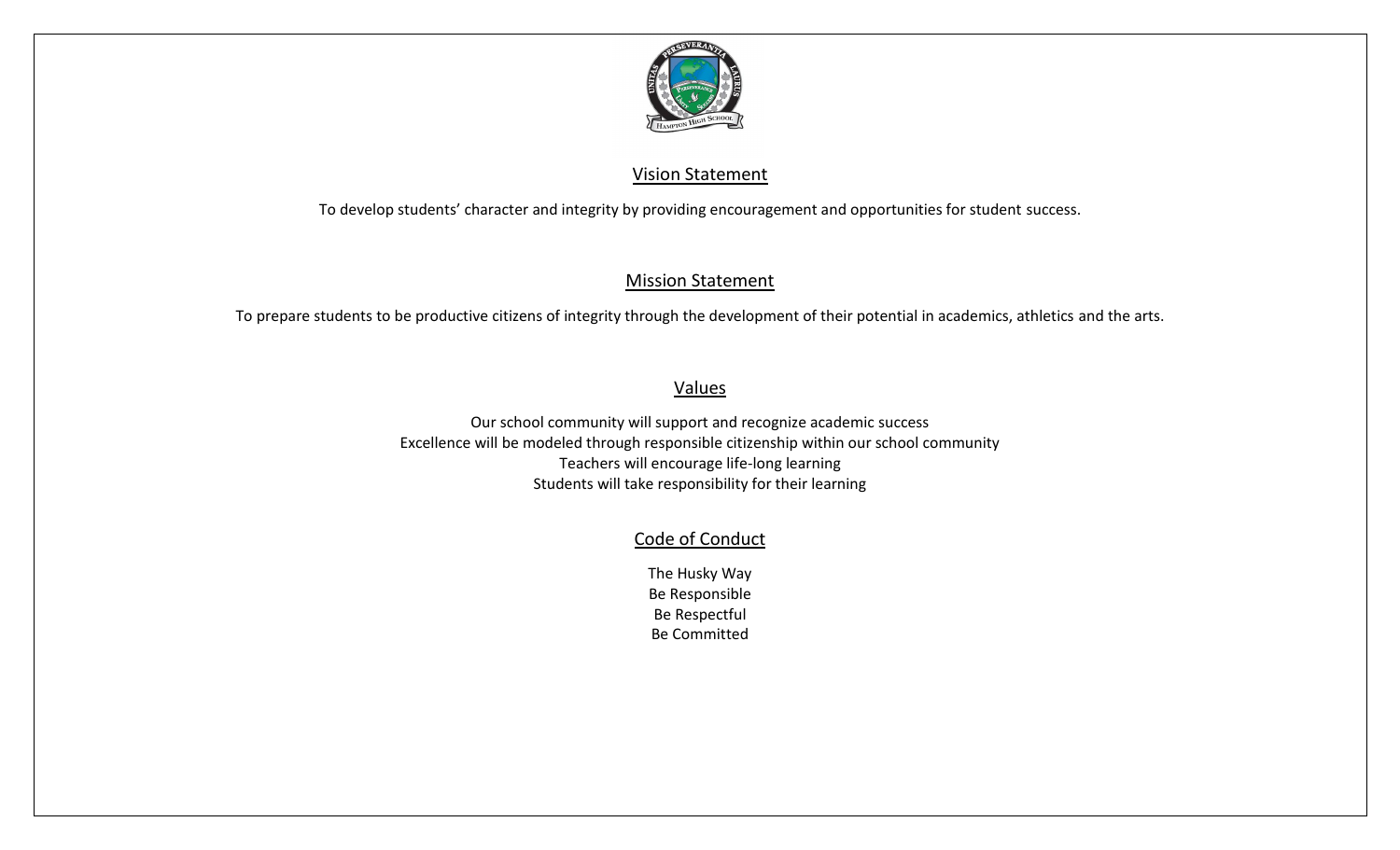

#### School Profile

Hampton High School is a comprehensive school comprised of grades 9-12. Along with a strong connection to community, we nurture the academic, emotional and physical needs of our students. By instilling a sense of pride in all we do, we create a positive learning environment where the individual needs for students are met. The opportunity for each student to meet their full potential is encouraged by the whole school community.

#### Geographic Boundaries of Student Population

The Town of Hampton, as well as the Kingston Peninsula, Bloomfield, Passekeag, Lakeside, Smithtown, Titusville, Barnesville, Upham, Darlings Island, Nauwigewauk and French Village make up the school's drawing area.

#### Summary of Enrollments by Grade

All data is as of 30 September 2017

#### **Pupil Data**

| <b>Grade (English Prime)</b> | <b>Number of Students</b> | <b>Grade (French Immersion)</b> | <b>Number of Students</b> |
|------------------------------|---------------------------|---------------------------------|---------------------------|
|                              | 58                        |                                 | 60                        |
| 10                           | 83                        | 10                              | 64                        |
| 11                           | 83                        |                                 | 60                        |
| 12                           | 108                       |                                 |                           |
| <b>Total</b>                 |                           |                                 | 573                       |

#### **Staff Data**

| ست                      | Educational       | .          | <b>\ssistants</b> |
|-------------------------|-------------------|------------|-------------------|
| <b>Teachers</b>         | <b>Assistants</b> | Librarians | <b>Admir</b>      |
| $\sim$ $\sim$<br>د. ، د | 10                |            |                   |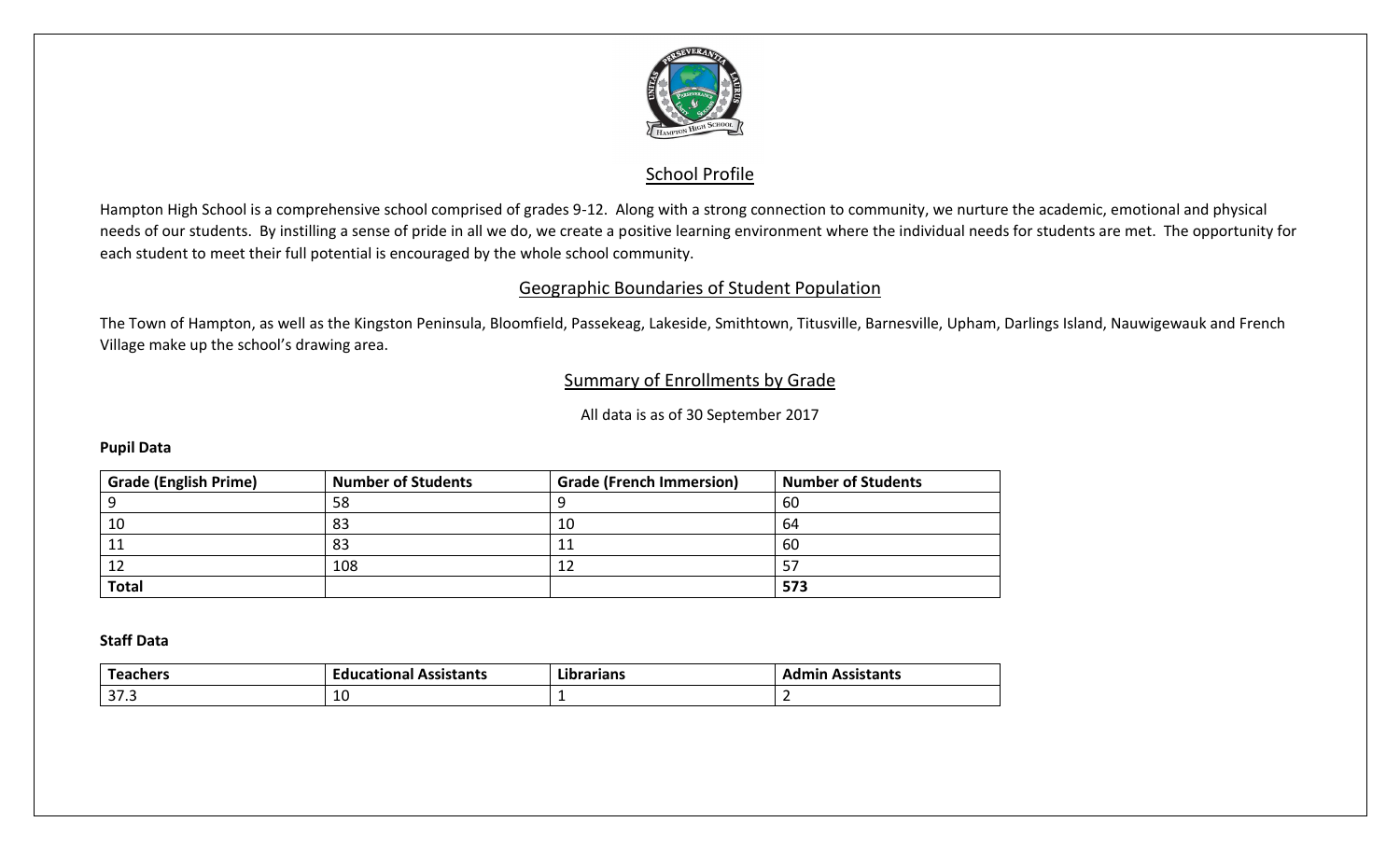

#### Programs and Services Offered

Hampton High School offers a full range of programs including:

Advanced Placement (AP) exams offered in the following areas:

 $\checkmark$  English Language and Composition

 $\checkmark$  English Literature and Composition

 $\checkmark$  Calculus AB

 $\checkmark$  Psychology

Level 1,2,3 and 0 Academic Programs

French Immersion (Early and Late) Maintenance Grades 9-12

Skilled Trades

Justified Accommodations, Modifications and Individualized Programs to fit the educational needs of students

Partnership with New Brunswick Association for Community Living transition to the workplace

UNESCO Associated School

#### **History**

Hampton High School opened its doors to students in September 1992 as a grade 10-12 school of approximately 613. Prior to the school's opening, the last time high school students were educated in Hampton was at Hampton Consolidated School which closed its doors to high school students in 1975 with the opening of Kennebecasis Valley High School.

In 1996, grade 9 students from Hampton Junior High School moved to Hampton High as part of the transition to a 9-12 high school model. In 1997, grade 9 students from Macdonald Consolidated School moved to Hampton High School. With a population of 836 an addition of four classrooms was added to the building.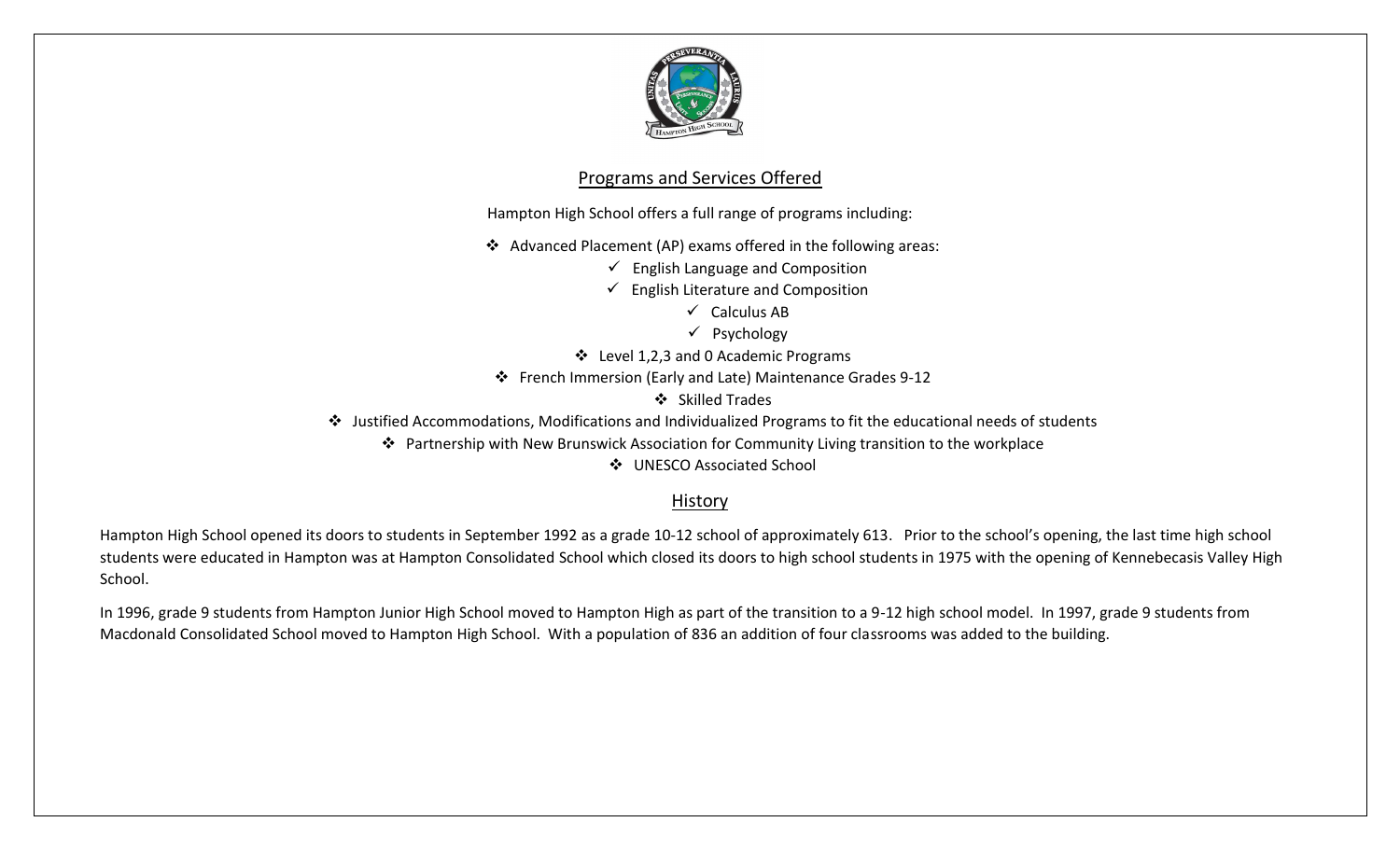

# **2017-2020**

# **SMART GOALS**

## **FOR**

## **STUDENT ACHIEVEMENT**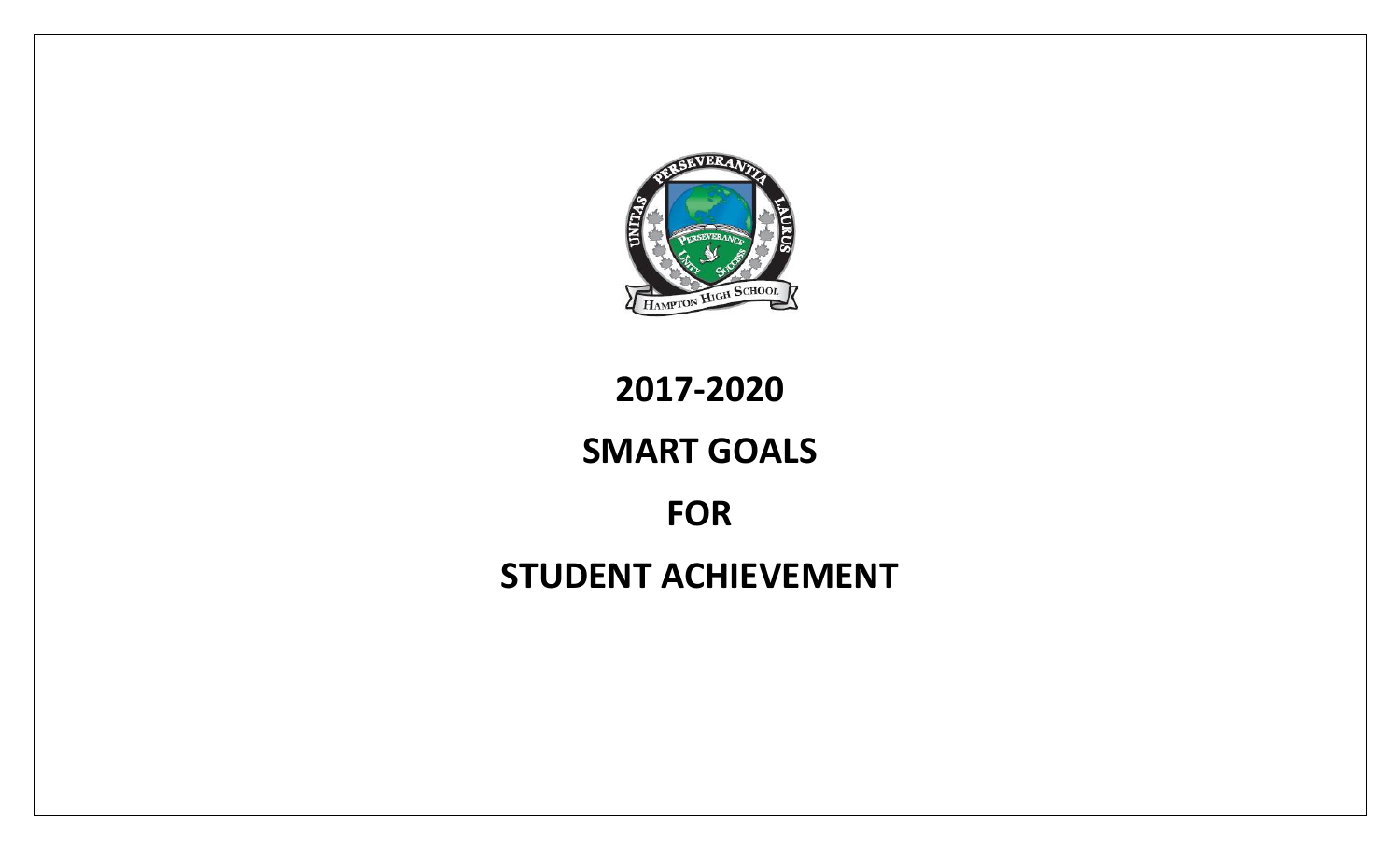

### **PLC – Literacy and Learning Commons**

| SMART Goal: Implement the emotional resilience project in grade 9 curriculum units by September 2018 based on the text Strong Teens: A Social & Emotional Learning Curriculum |                                                                                                                                                                                                                                                                                                                                                                                    |                                                                                                                                                                                                                                                                             |                                                                                                                                                                                                                                                                                                                                                                                                        |                                                                                                                                |                                                                                                                                                                                              |  |  |  |  |
|-------------------------------------------------------------------------------------------------------------------------------------------------------------------------------|------------------------------------------------------------------------------------------------------------------------------------------------------------------------------------------------------------------------------------------------------------------------------------------------------------------------------------------------------------------------------------|-----------------------------------------------------------------------------------------------------------------------------------------------------------------------------------------------------------------------------------------------------------------------------|--------------------------------------------------------------------------------------------------------------------------------------------------------------------------------------------------------------------------------------------------------------------------------------------------------------------------------------------------------------------------------------------------------|--------------------------------------------------------------------------------------------------------------------------------|----------------------------------------------------------------------------------------------------------------------------------------------------------------------------------------------|--|--|--|--|
| PIP Objective # 3                                                                                                                                                             |                                                                                                                                                                                                                                                                                                                                                                                    | <b>DIP Ends Policy</b><br>$^{#}$ 3                                                                                                                                                                                                                                          |                                                                                                                                                                                                                                                                                                                                                                                                        |                                                                                                                                |                                                                                                                                                                                              |  |  |  |  |
| Performance Target: By June 2020, all grade 9 English classes will include elements of social-emotional learning.                                                             |                                                                                                                                                                                                                                                                                                                                                                                    |                                                                                                                                                                                                                                                                             |                                                                                                                                                                                                                                                                                                                                                                                                        |                                                                                                                                |                                                                                                                                                                                              |  |  |  |  |
| Foci                                                                                                                                                                          | <b>Strategies</b>                                                                                                                                                                                                                                                                                                                                                                  | <b>Indicators of Success</b>                                                                                                                                                                                                                                                | <b>Time Line</b>                                                                                                                                                                                                                                                                                                                                                                                       | <b>Responsibility</b>                                                                                                          | <b>Status Updates</b>                                                                                                                                                                        |  |  |  |  |
| With the number of<br>students unable to deal<br>with stress, this is a<br>recognition that<br>students need training<br>to help them deal with<br>the challenges of life.    | Implement CASEL<br>$\mathbf{1}$ .<br>(Collaborative for<br>Academic, Social<br>and Emotional<br>Learning on<br>website,<br>CASEL.org.). CASEL<br>breaks it down into<br>5 sections to assist<br>with lesson<br>planning: Self-<br>awareness, self-<br>management,<br>social awareness,<br>responsible<br>decision making<br>and relationship<br>skills. Create mini<br>lessons and | Emotional<br>1.<br>resilience will<br>be integrated<br>into<br>assessment<br>and evaluation.<br>Ex: List<br>different<br>emotions and<br>then find<br>precise<br>vocabulary to<br>describe these<br>emotions.<br>Then apply this<br>specific<br>vocabulary to<br>the novel. | 1. At the end of the<br>Cue for Treason unit in<br>semester 2, 2018,<br>students demonstrate<br>knowledge of<br>vocabulary that<br>precisely describes a<br>character's emotions.<br>Assess how the<br>character deals with<br>emotions in the text<br>and to examine the<br>decision-making<br>process of the<br>character.<br>2. 2018-2019 - The<br>action research project<br>begins. The Emotional | 1. Grade 9 teachers of<br>both English and Social<br>Studies.<br>2. Grade 9 teachers in<br>both English and Social<br>Studies. | Toby Stoddart has created lesson plans that are embedded in<br>grade nine curriculum. These Emotional Resilience themed lesson<br>plans are being piloted in all grade nine English classes. |  |  |  |  |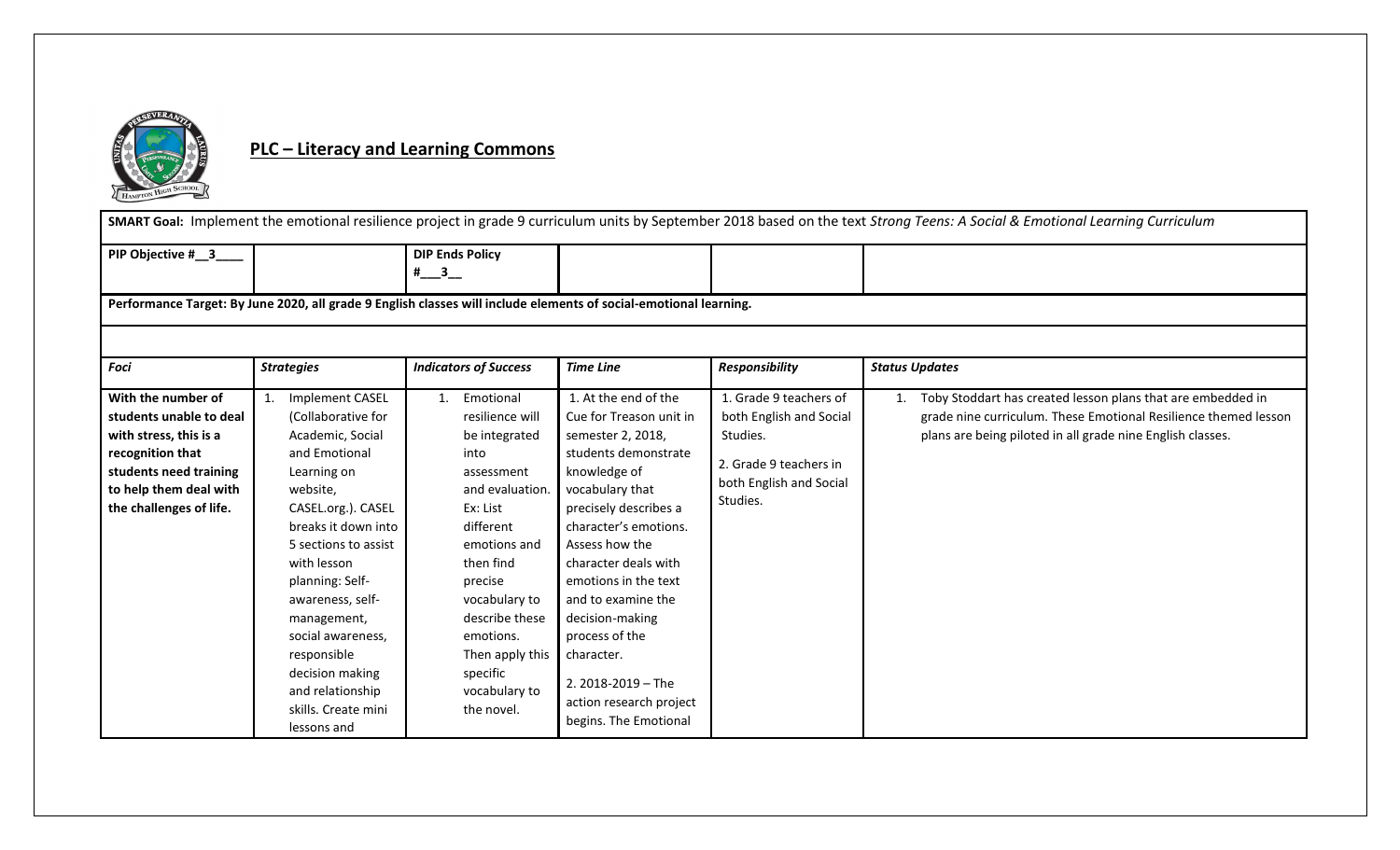|                        | incorporate into<br>regular curriculum<br>lesson. Goal is to<br>adapt it to the<br>novel Cue for<br>Treason.<br>2.<br>Design<br>assessments<br>around the                                                            | Students are<br>2.<br>better able to<br>describe their<br>emotions and<br>to deal with<br>emotional<br>challenges.<br>Include writing<br>options about<br>emotional | Resilience framework<br>will be expanded and<br>adapted to the Short<br>Story unit and the<br>semester 1 novel unit<br>(the Chocolate War or<br>The Outsiders).<br>3. June 2019 - The<br>action research project |                                                            |                              |
|------------------------|----------------------------------------------------------------------------------------------------------------------------------------------------------------------------------------------------------------------|---------------------------------------------------------------------------------------------------------------------------------------------------------------------|------------------------------------------------------------------------------------------------------------------------------------------------------------------------------------------------------------------|------------------------------------------------------------|------------------------------|
|                        | emotional<br>resilience training.<br>Rob Mather visited<br>grade 9 classes<br>Jan. 16 & 17, 2018<br>and presented info<br>to students about<br>emotional<br>resilience and<br>physical<br>consequences of<br>stress. | resiliency in<br>formative and<br>summative<br>evaluation.                                                                                                          | is evaluated and<br>revised.                                                                                                                                                                                     |                                                            |                              |
|                        |                                                                                                                                                                                                                      |                                                                                                                                                                     |                                                                                                                                                                                                                  |                                                            |                              |
| <b>Data Collection</b> | Regular meetings for<br>grade 9 teachers of<br><b>English and Social</b><br>Studies to share and to<br>make suggestions for<br>improvement.                                                                          | Students demonstrate<br>expanded vocabulary<br>and skills regarding<br>emotions.                                                                                    | Once per semester or<br>when professional<br>learning time is<br>available.                                                                                                                                      | Grade 9 teachers of<br>both English and Social<br>Studies. | End of each semester 2018-19 |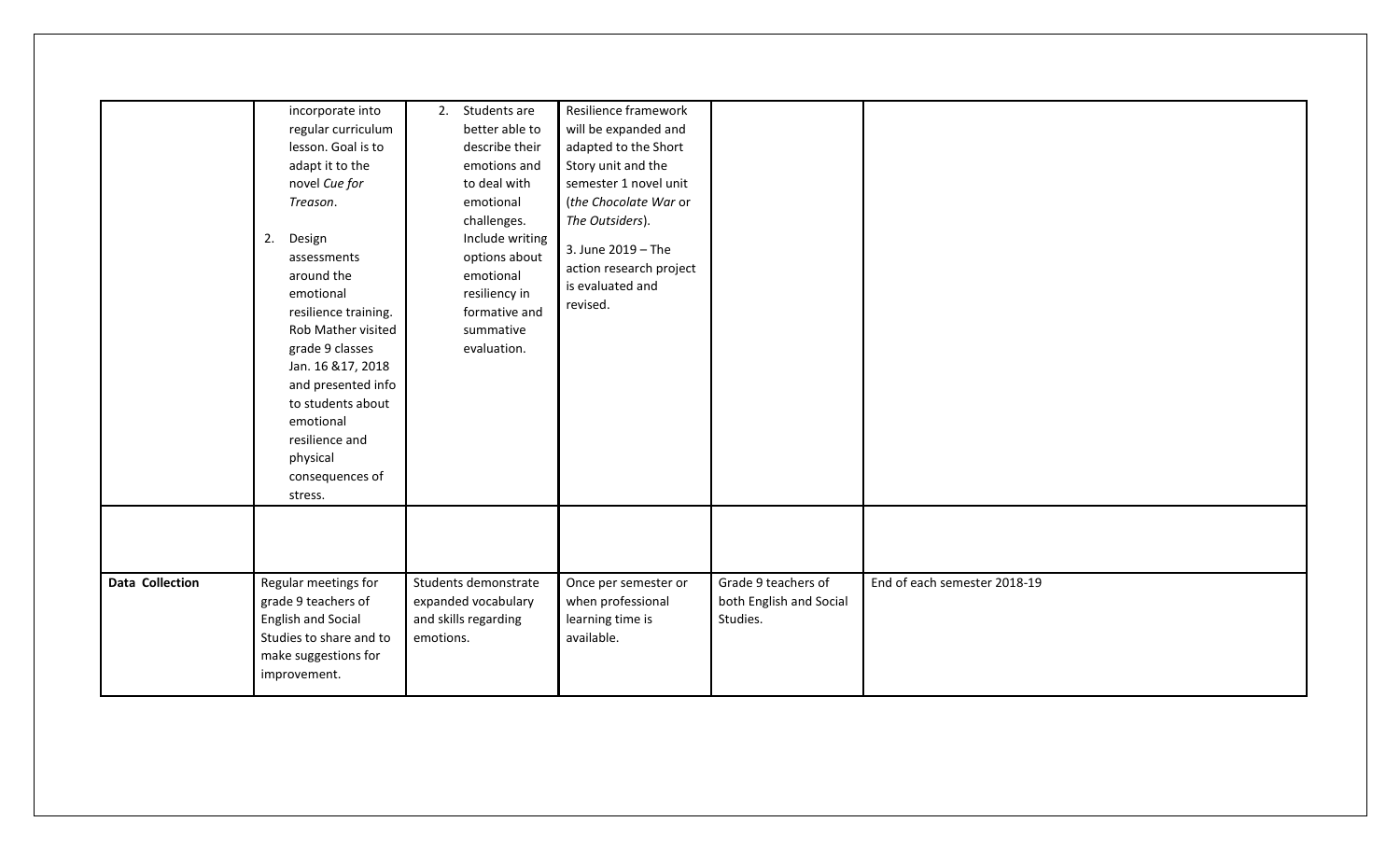

**PLC- Humanities**

|                        | SMART Goal: To create a syllabus for each Humanities course which includes 3 sections: a breakdown of the course content and outcomes, a section which outlines assessment (formative and summative) and<br>well as the use of triangulation in marking schemes, teacher contact |                                                                                                        |                  |                                              |                                                                                                                                                                        |  |  |  |
|------------------------|----------------------------------------------------------------------------------------------------------------------------------------------------------------------------------------------------------------------------------------------------------------------------------|--------------------------------------------------------------------------------------------------------|------------------|----------------------------------------------|------------------------------------------------------------------------------------------------------------------------------------------------------------------------|--|--|--|
| PIP Objective #____7__ |                                                                                                                                                                                                                                                                                  | DIP Ends Policy #2                                                                                     |                  |                                              |                                                                                                                                                                        |  |  |  |
|                        |                                                                                                                                                                                                                                                                                  |                                                                                                        |                  |                                              | Performance Target: By June 2020, all Humanities courses will use the common format for course syllabi ensuring that all components are included and being adhered to. |  |  |  |
|                        |                                                                                                                                                                                                                                                                                  |                                                                                                        |                  |                                              |                                                                                                                                                                        |  |  |  |
| Foci                   | <b>Strategies</b>                                                                                                                                                                                                                                                                | <b>Indicators of Success</b>                                                                           | <b>Time Line</b> | Responsibility                               | <b>Status Updates</b>                                                                                                                                                  |  |  |  |
| <b>Assessment</b>      | - Reviewing syllabi at<br>the beginning of each<br>semester to ensure that<br>all assessment<br>objectives are<br>discussed.                                                                                                                                                     | - All teachers have<br>common syllabi which<br>adhere to the SMART<br>goal.                            | 2018-2020        | <b>Humanities SPR</b><br>Humanities teachers | <b>Planning Stage</b><br>$\bullet$                                                                                                                                     |  |  |  |
| Curriculum             | -To ensure that proper<br>categories are being<br>used in Power School<br>(bins)                                                                                                                                                                                                 | -That all teachers are<br>putting the same<br>weight formulas for<br>each of the assessment<br>methods | 2018-2020        | <b>Humanities SPR</b><br>Humanities teachers | <b>Planning Stage</b><br>$\bullet$                                                                                                                                     |  |  |  |
| <b>Data Collection</b> | - To consistently monitor<br>syllabi each semester and<br>make adjustments where<br>necessary                                                                                                                                                                                    | - Common syllabi for<br>each course                                                                    | 2018-2020        | <b>Humanities SPR</b><br>Humanities teachers | <b>Planning Stage</b><br>$\bullet$                                                                                                                                     |  |  |  |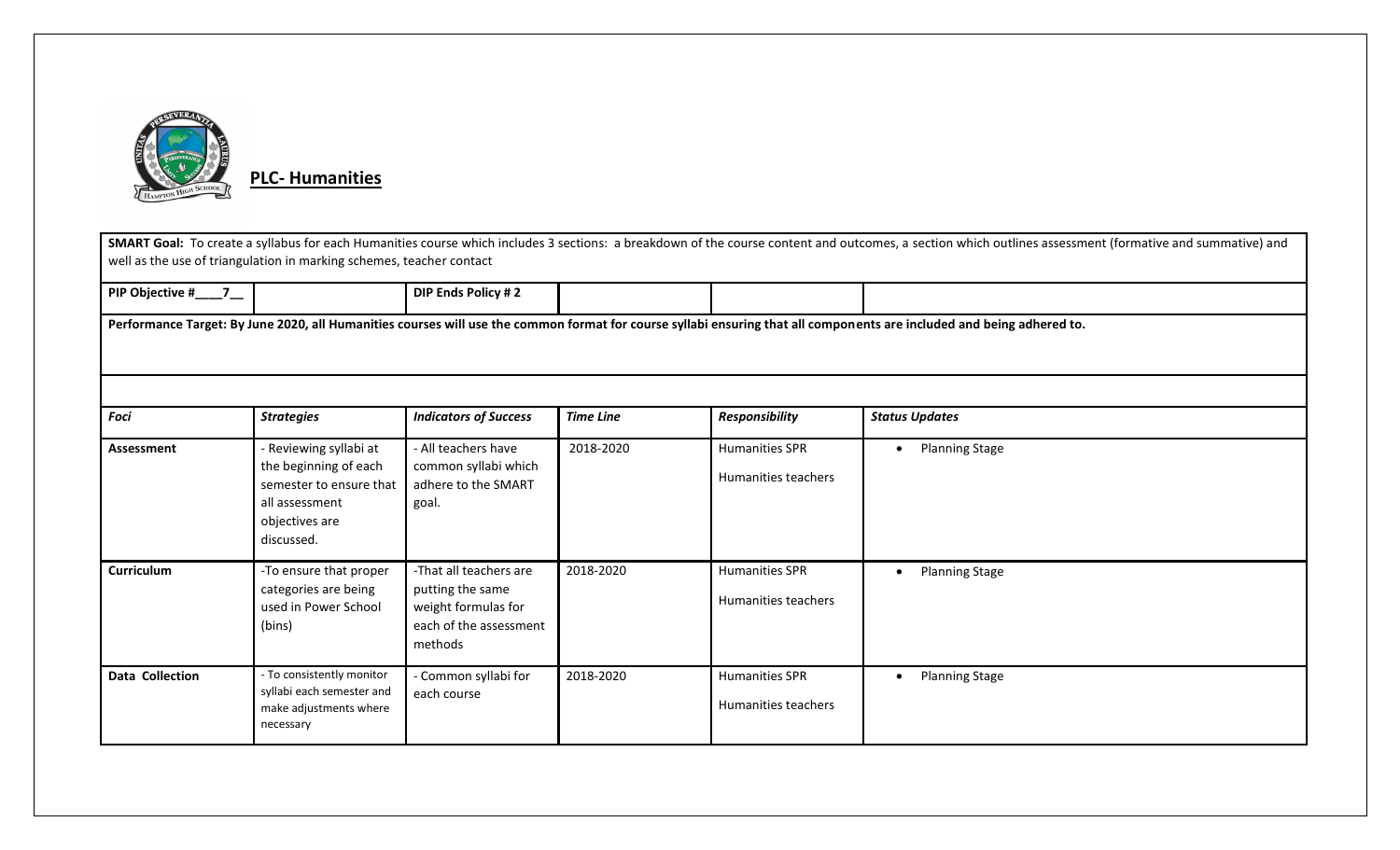

**PLC- Languages**

SMART Goal: To create a syllabus for each Languages course (FI, PIF) which includes 3 sections: a breakdown of the course content and outcomes, a section which outlines assessment (formative and summative) and well as the use of triangulation in marking schemes, teacher contact (with some exception in PIF courses).

| <b>PIP Objective</b>                | DIP Ends Policy #2 |  |  |
|-------------------------------------|--------------------|--|--|
| $\overline{z}$<br>. #<br>7.0<br>___ |                    |  |  |

**Performance Target: By June 2020, all Languages courses will use the common format for course syllabi ensuring that all components are included and being adhered to.** 

| Foci            | <b>Strategies</b>                                                                                                            | <b>Indicators of Success</b>                                                                           | <b>Time Line</b> | <b>Responsibility</b>               | <b>Status Updates</b> |
|-----------------|------------------------------------------------------------------------------------------------------------------------------|--------------------------------------------------------------------------------------------------------|------------------|-------------------------------------|-----------------------|
| Assessment      | - Reviewing syllabi at<br>the beginning of each<br>semester to ensure that<br>all assessment<br>objectives are<br>discussed. | - All teachers have<br>common syllabi which<br>adhere to the SMART<br>goal.                            | 2018-2020        | Languages SPR<br>Languages teachers | <b>Planning Stage</b> |
| Curriculum      | -To ensure that proper<br>categories are being<br>used in Power School<br>(bins)                                             | -That all teachers are<br>putting the same<br>weight formulas for<br>each of the assessment<br>methods | 2018-2020        | Languages SPR<br>Languages teachers | <b>Planning Stage</b> |
| Data Collection | - To consistently monitor<br>syllabi each semester and<br>make adjustments where<br>necessary                                | - Common syllabi for<br>each course                                                                    | 2018-2020        | Languages SPR<br>Languages teachers | <b>Planning Stage</b> |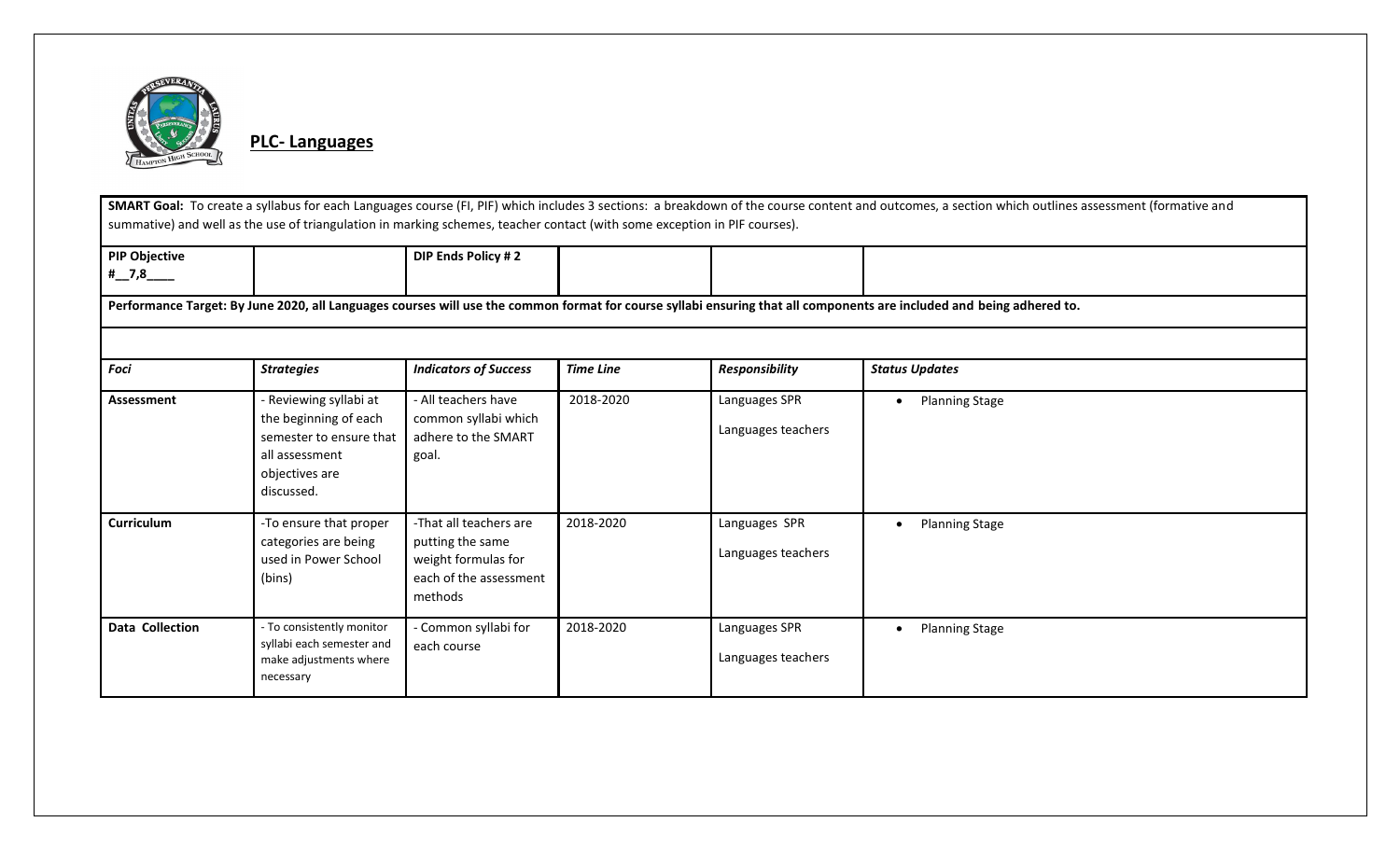

### **S.T.E.M. (Science, Technology, Engineering, Math)**

**SMART Goal:** To create a syllabus for each S.T.E.M. course which includes 3 sections: A description and overview of course outcomes; an assessment section which includes formative assessment, reporting using triangulation of data and a marking breakdown; a teacher contact information section.

| PIP Obiective #4 & 5                                                                                                                   |  | DIP Ends Policy # 2 |  |  |  |  |
|----------------------------------------------------------------------------------------------------------------------------------------|--|---------------------|--|--|--|--|
| Performance Target: 100% of S.T.E.M. courses will have modified their syllabus to include the 3 sections noted above by September 2018 |  |                     |  |  |  |  |

| Foci        | <b>Strategies</b>        | <b>Indicators of Success</b> | <b>Time Line</b>  | <b>Responsibility</b> | <b>Status Updates</b> |
|-------------|--------------------------|------------------------------|-------------------|-----------------------|-----------------------|
| Curriculum: | Each STEM course         | All course syllabi will      | By September 2018 | All members of the    |                       |
|             |                          |                              |                   |                       |                       |
|             | syllabus will include a  | include a course             |                   | STEM PLC.             |                       |
|             | description and          | description and              |                   |                       |                       |
|             | overview of course       | outcomes that match          |                   |                       |                       |
|             | outcomes taken           | the curriculum               |                   |                       |                       |
|             | directly from the        | documents. Those with        |                   |                       |                       |
|             | curriculum document.     | no curriculum                |                   |                       |                       |
|             | If there is no           | documents, will be a         |                   |                       |                       |
|             | curriculum document,     | true reflection of what      |                   |                       |                       |
|             | then these outcomes      | students are expected        |                   |                       |                       |
|             | must be clearly stated   | to have learned by the       |                   |                       |                       |
|             | and be a true reflection | end of the course.           |                   |                       |                       |
|             | of what students are     |                              |                   |                       |                       |
|             | expected to have         |                              |                   |                       |                       |
|             | learned by the end of    |                              |                   |                       |                       |
|             | the course.              |                              |                   |                       |                       |
|             |                          |                              |                   |                       |                       |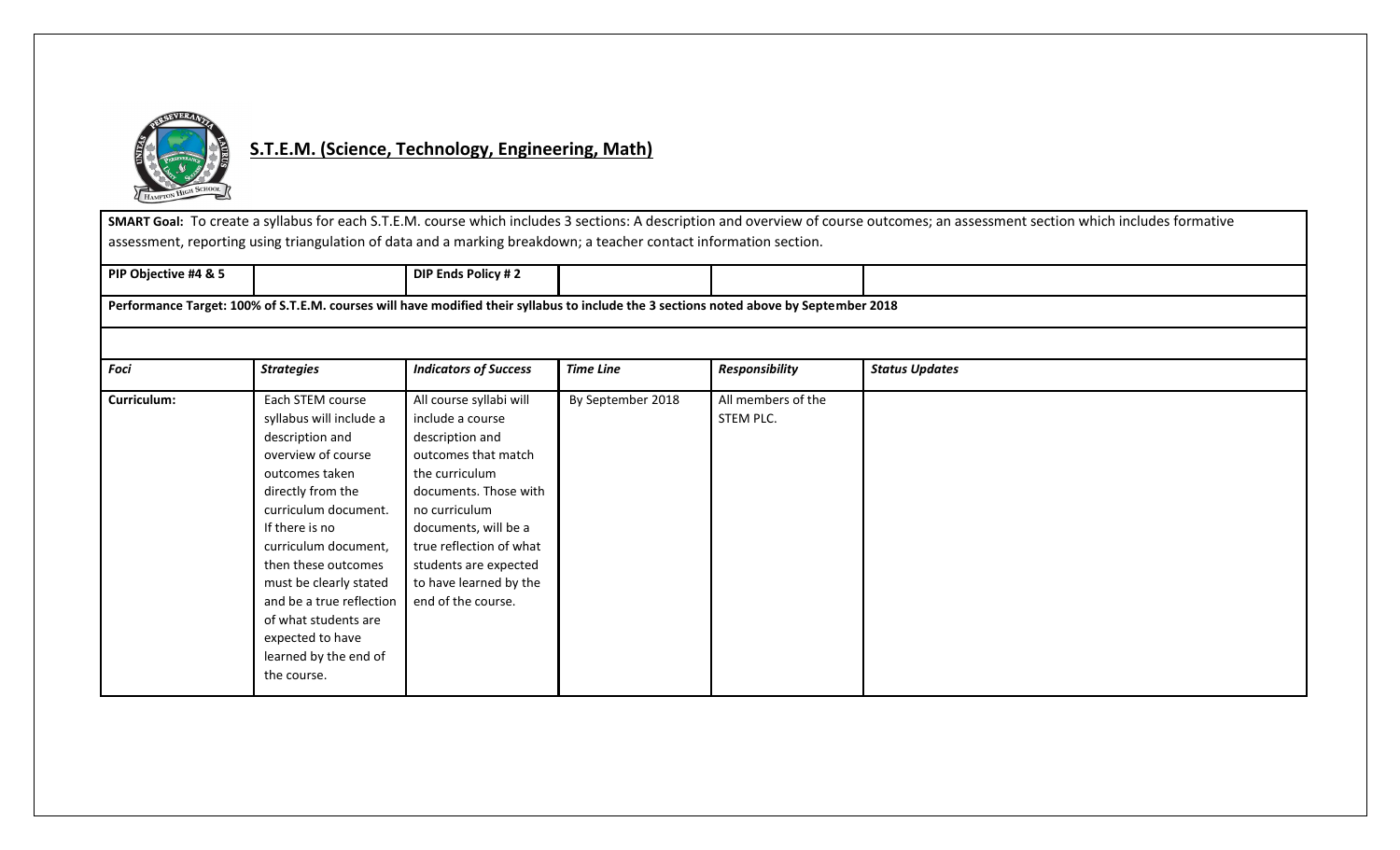| <b>Assessment</b> | Syllabi will include a              | Students and parents                            | By September 2018 | All members of the |
|-------------------|-------------------------------------|-------------------------------------------------|-------------------|--------------------|
|                   | definition of                       | will be able to articulate                      |                   | STEM PLC.          |
|                   | assessment (including               | the benefits and                                |                   |                    |
|                   | formative and                       | differences between                             |                   |                    |
|                   | summative) as well as               | formative and                                   |                   |                    |
|                   | an explanation of how               | summative assessment.                           |                   |                    |
|                   | assessment will be used             | Category weighting, as                          |                   |                    |
|                   | to support student                  | indicated on the                                |                   |                    |
|                   | learning. It will also              | syllabus, will be                               |                   |                    |
|                   | include a marking                   | available to both                               |                   |                    |
|                   | breakdown and<br>category weighting | students and parents on                         |                   |                    |
|                   | based on                            | Power School (live).                            |                   |                    |
|                   | outcomes/themes                     |                                                 |                   |                    |
|                   | being covered in the                |                                                 |                   |                    |
|                   | course.                             |                                                 |                   |                    |
|                   |                                     |                                                 |                   |                    |
| Data Collection   | Ongoing evidence will               | Data collected will be                          | Ongoing           | All members of the |
|                   | be collected through                | used to inform teaching                         |                   | STEM PLC.          |
|                   | conversations,                      | both for individual                             |                   |                    |
|                   | observations, and<br>products.      | students as well as                             |                   |                    |
|                   |                                     | groups of students.<br>Teachers will be able to |                   |                    |
|                   |                                     | speak to the individual                         |                   |                    |
|                   |                                     | strengths and                                   |                   |                    |
|                   |                                     | weaknesses of students                          |                   |                    |
|                   |                                     | and have a plan for how                         |                   |                    |
|                   |                                     | to address these                                |                   |                    |
|                   |                                     | weaknesses.                                     |                   |                    |
|                   |                                     |                                                 |                   |                    |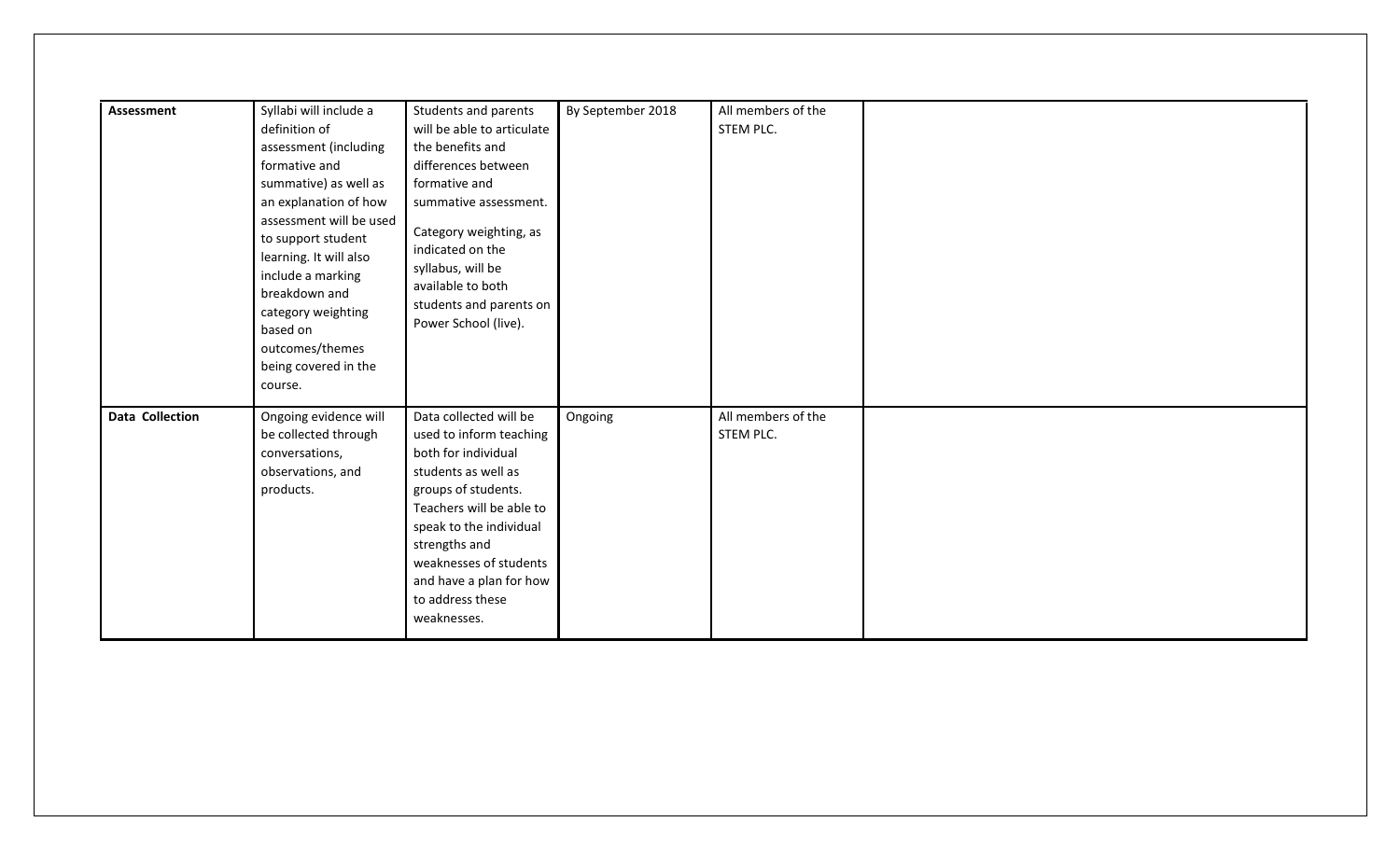

#### **PLC-** *Fine Arts, Trades/ Technology and Wellness*

**SMART Goal:** 1) Promote all STTE, HPE and Fine Arts courses to HHS Students; 2) Gather evidence of student learning through a variety of Balanced Assessments and use this information to further instructional decisions and effectively assess student comprehension.

| PIP Objective                                                                                                                                                                                   |  | DIP Ends Policy #1 |  |  |  |
|-------------------------------------------------------------------------------------------------------------------------------------------------------------------------------------------------|--|--------------------|--|--|--|
| $\#$ 1,6,7                                                                                                                                                                                      |  |                    |  |  |  |
|                                                                                                                                                                                                 |  |                    |  |  |  |
| Performance Target: By June 2020, The Fine Arts, STTE and Wellness PLC will continue to demonstrate course options to students, promote program growth and student success through a variety of |  |                    |  |  |  |

**balanced assessment methods. Students will continue to receive opportunities for conferencing, self-reflection and career exploration. Students will continue to feel a sense of mental fitness and belonging in a safe and inclusive learning environment (DIP 1; Links to objectives 1, 6 and 7 of the 10 year plan).**

| Foci       | <b>Strategies</b>                                                                                                                                                                                                                               | <b>Indicators of Success</b>                                                                                                                                                                                                                                                                                     | <b>Time Line</b>                                                                                                                                                                                                      | <b>Responsibility</b>                                                                                              | <b>Status Updates</b>                                                                                                                                                                                                                                                                                                                                           |
|------------|-------------------------------------------------------------------------------------------------------------------------------------------------------------------------------------------------------------------------------------------------|------------------------------------------------------------------------------------------------------------------------------------------------------------------------------------------------------------------------------------------------------------------------------------------------------------------|-----------------------------------------------------------------------------------------------------------------------------------------------------------------------------------------------------------------------|--------------------------------------------------------------------------------------------------------------------|-----------------------------------------------------------------------------------------------------------------------------------------------------------------------------------------------------------------------------------------------------------------------------------------------------------------------------------------------------------------|
|            |                                                                                                                                                                                                                                                 |                                                                                                                                                                                                                                                                                                                  |                                                                                                                                                                                                                       |                                                                                                                    |                                                                                                                                                                                                                                                                                                                                                                 |
| Curriculum | 1) Continue to circulate<br>and discuss options<br>with potential students<br>prior to course selection<br>time.<br>2) Continue to receive<br>Professional<br>Development and time<br>to discover and<br>implement new<br>assessment practices. | 1) Fine Arts, STTE and<br>Wellness courses will<br>maintain current level<br>and/or increase number<br>of student applications.<br>2) Teachers acquire<br>information on student<br>needs and use balanced<br>assessment to positively<br>impact student learning<br>and success rates within<br>our classrooms. | 1) Noticeable<br>enrollment increases<br>prior to Sept.2019.<br>2) Teachers should feel<br>comfortable using a<br>variety of balanced<br>assessment practices<br>and should start<br>implementing them<br>Sept. 2018. | 1) Fine Arts, STTE and<br>Wellness department<br>staff.<br>2) Fine Arts, STTE and<br>Wellness department<br>staff. | 1) PLC staff promoted course options prior to course selection. Pathways<br>to careers demonstrated for STTE programs.<br>2) MS 365 training in progress. F. Kelemen to attend welding conference in<br>spring 2019. F. Kamminga to attend PD in St. Andrews (May 2019).<br>Assessment strategies obtained through HHS PL sessions being<br>implemented by PLC. |
| Assessment | 1) Course selection<br>forms - quantitative<br>data (numbers)                                                                                                                                                                                   | $1)$ and $2)$<br>Higher level of<br>engagement from                                                                                                                                                                                                                                                              | 1) Late Spring $2019 -$<br>quantitative data<br>(enrollment) available                                                                                                                                                | 1) Fine Arts, STTE and<br>Wellness department<br>staff (for application                                            | 1) Forms collected, scheduling in progress by admin/guidance. Section<br>numbers obtained and can be compared to previous years where<br>necessary.                                                                                                                                                                                                             |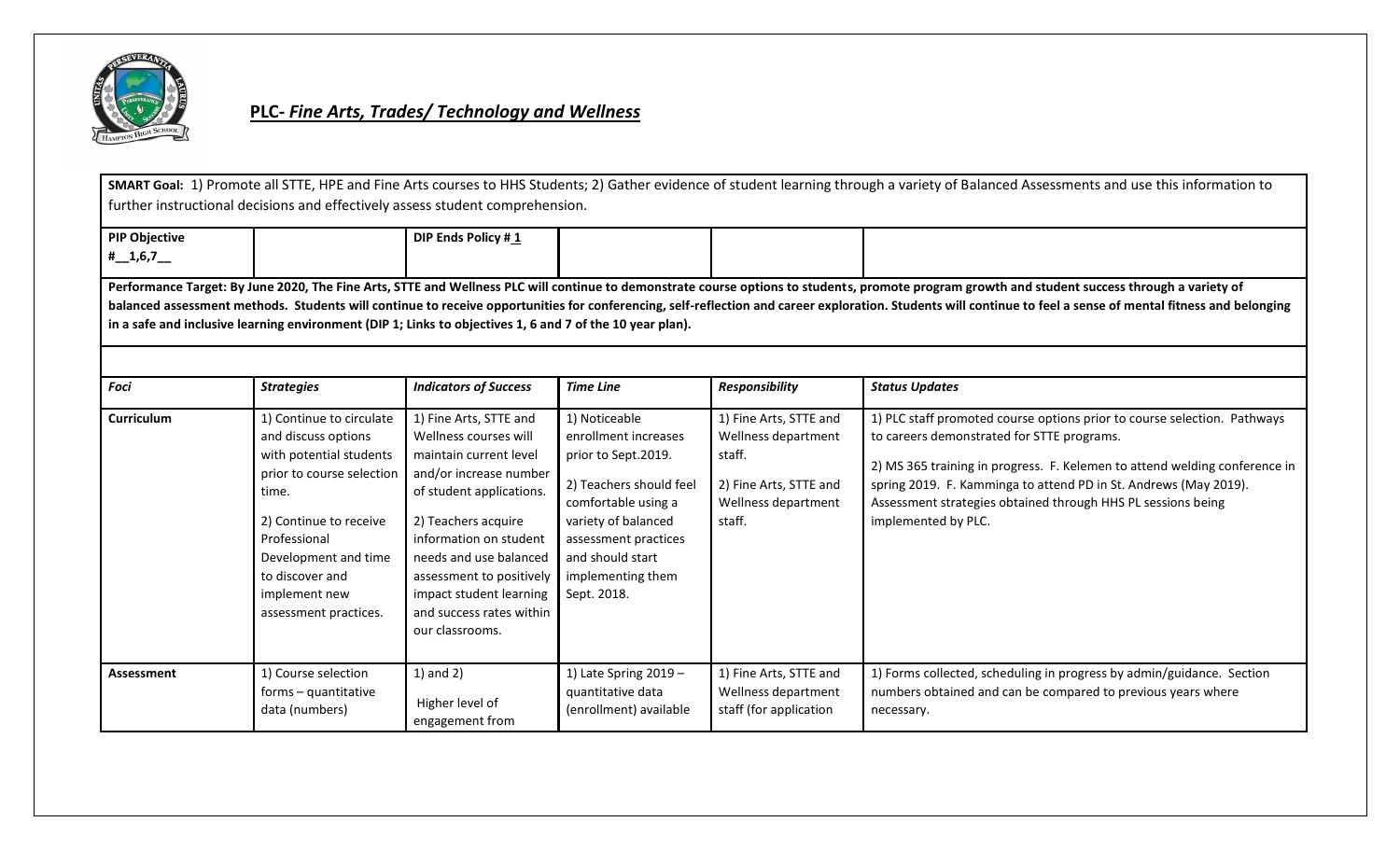|                        | 2) Student success<br>rates- quantitative,<br>quality and variation of<br>student assessments-<br>qualitative, and teacher<br>reflections. | students with formative<br>assessments.<br>Students can<br>communicate what they<br>have learned through a<br>variety of methods.                                                                          | upon completion of<br>course selection.<br>2) Ongoing assessment<br>practices 2018-2020-<br>Quantitative data<br>(student success rates)<br>available upon<br>completion of the<br>course.                 | courses), guidance,<br>administration.<br>2) Fine Arts, STTE and<br>Wellness department<br>staff. | 2) PLC is using assessment methods learned in HHS PL, along with<br>strategies from Myron Dueck (Grading Smarter Not Harder) book, and<br>Sandra Herbst assessment methods. H. Cameron noticing positive changes<br>in student performance in using balanced assessment (formative) methods. |
|------------------------|--------------------------------------------------------------------------------------------------------------------------------------------|------------------------------------------------------------------------------------------------------------------------------------------------------------------------------------------------------------|------------------------------------------------------------------------------------------------------------------------------------------------------------------------------------------------------------|---------------------------------------------------------------------------------------------------|----------------------------------------------------------------------------------------------------------------------------------------------------------------------------------------------------------------------------------------------------------------------------------------------|
|                        |                                                                                                                                            | Students are assessed<br>using balanced<br>assessment practices<br>(e.g. formative,<br>summative,<br>triangulation of data,<br>etc.)<br>Increased student<br>engagement yields<br>fewer behavioral issues. | Qualitative data (quality<br>of student work and<br>variation of<br>assessments given) will<br>be ongoing and<br>monitored by the<br>teacher throughout the<br>semester as well as<br>teacher reflections. |                                                                                                   |                                                                                                                                                                                                                                                                                              |
|                        |                                                                                                                                            | Students will have<br>better understanding of<br>best-suited post-<br>secondary program<br>options for future<br>success.                                                                                  |                                                                                                                                                                                                            |                                                                                                   |                                                                                                                                                                                                                                                                                              |
| <b>Data Collection</b> | 1) Quantitative data on<br>student enrollment and<br>formative assessment.                                                                 | 1) Hard and digital data<br>available through<br>course selections,                                                                                                                                        | 1) Beginning Spring<br>2019.                                                                                                                                                                               | 1) Fine Arts, STTE and<br>Wellness department                                                     | 1) Feedback forms collected from BBT 10 at the end of S1, assessment<br>strategies and a variety of conferencing methods used in PLC have shown<br>to maintain/increase enrollment, keeping program running effectively.                                                                     |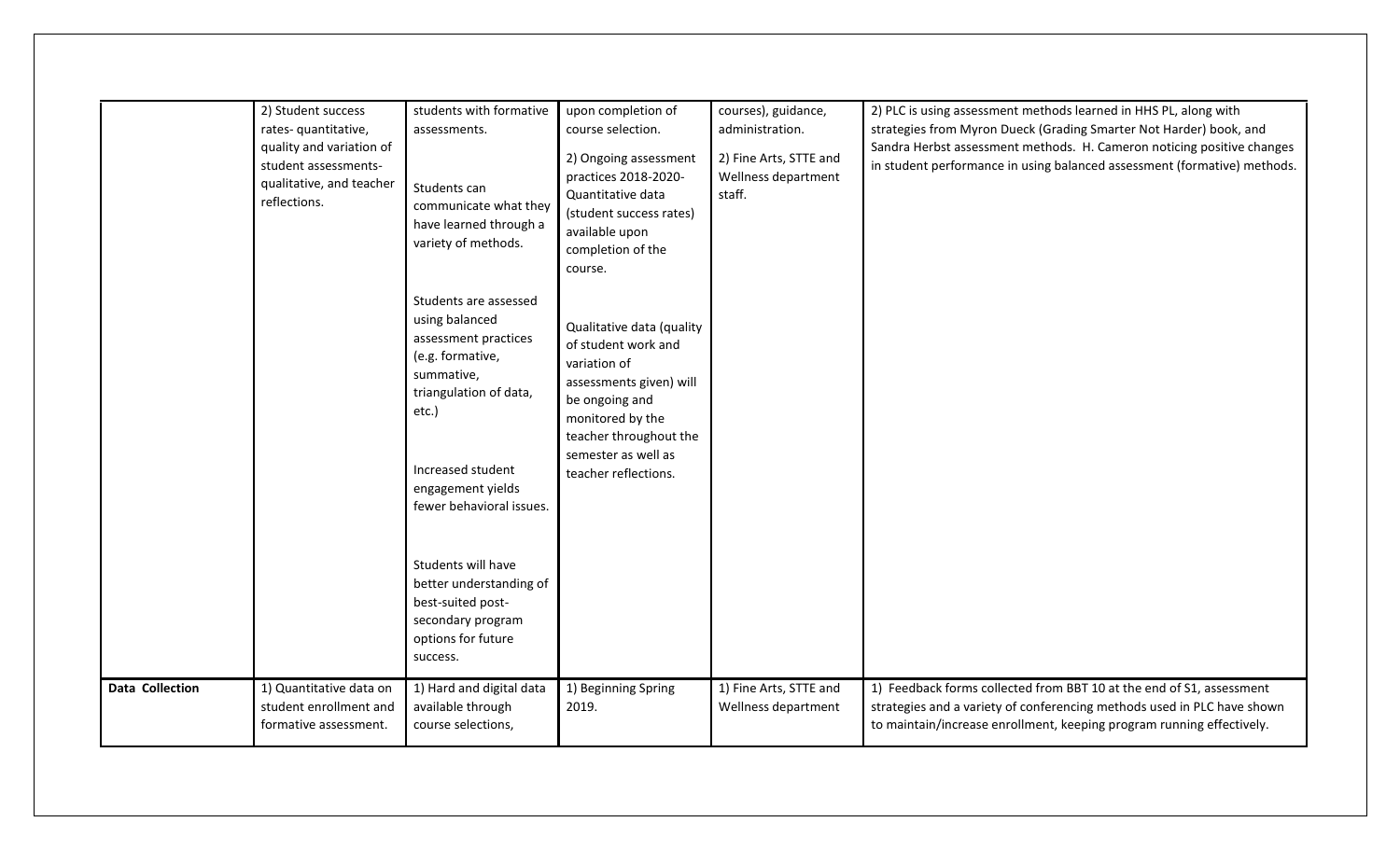|                                                                                                                                                                      | grades, and feedback                                                                                        | 2) Beginning Fall 2018. | staff, guidance,                                                                                   | Students are demonstrating/indicating that they are having continued                                                                                                                                                                                                                                                                                                        |
|----------------------------------------------------------------------------------------------------------------------------------------------------------------------|-------------------------------------------------------------------------------------------------------------|-------------------------|----------------------------------------------------------------------------------------------------|-----------------------------------------------------------------------------------------------------------------------------------------------------------------------------------------------------------------------------------------------------------------------------------------------------------------------------------------------------------------------------|
| Qualitative data<br>(feedback forms) on<br>students' course<br>experiences.<br>2) Quantitative data on<br>student success and<br>formative/summative<br>assessments. | forms.<br>2) Higher success rates<br>in subject areas,<br>feedback forms,<br>portfolio evaluations,<br>etc. |                         | administration.<br>2) Fine Arts, STTE and<br>Wellness department<br>staff, SPR,<br>administration. | interest and a positive learning experience with PLC courses.<br>2) PLC in many cases is noticing better attendance habits, better<br>engagement. PLC is providing opportunities for networking with<br>professional community outside of school. Students are being provided<br>with more information to help make informed career and post-secondary<br>training choices. |
| Qualitative data<br>(feedback forms) on<br>students' course<br>experiences.                                                                                          |                                                                                                             |                         |                                                                                                    |                                                                                                                                                                                                                                                                                                                                                                             |